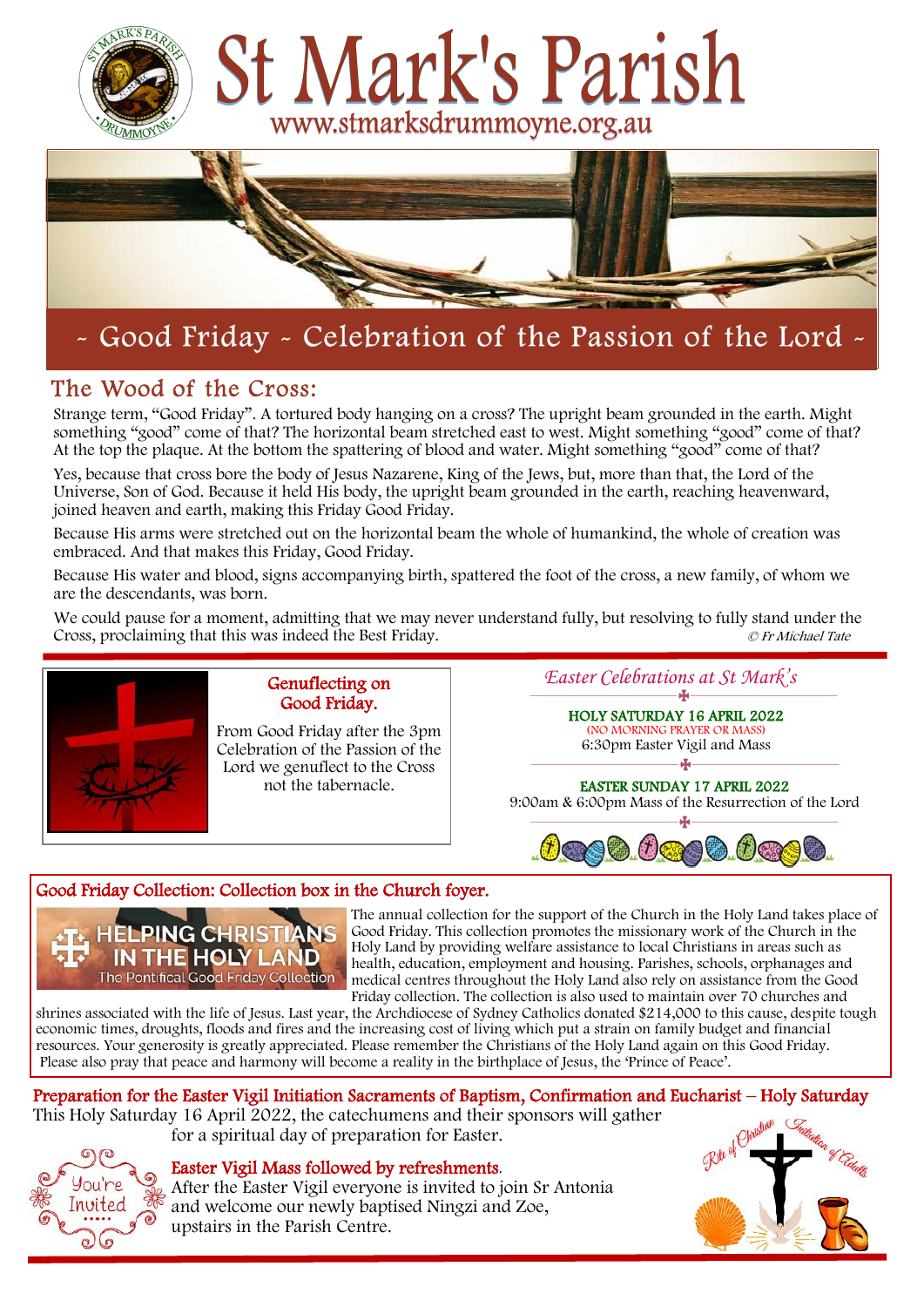# 1: THE LITURGY OF THE WORD

# **First Reading** Is  $52:13 - 53:12$

A reading from the prophet Isaiah He surrendered himself to death, while bearing the faults of many.

See, my servant shall prosper; he shall be exalted and lifted up, and shall be very high.

Just as there were many who were astonished at him - so marred was his appearance, beyond human semblance, and his form beyond that of the sons of man - so he shall startle many nations; kings shall shut their mouths because of him; for that which had not been told them they shall see, and that which they had not heard they shall contemplate. Who has believed what we have heard? And to whom has the arm of the Lord been revealed?

For he grew up before the Lord like a young plant, and like a root out of dry ground; he had no form or majesty that we should look at him, nothing in his appearance that we should desire him. He was despised and rejected by men; a man of suffering and acquainted with infirmity; and as one from whom others hide their faces he was despised, and we held him of no account.

Surely he has borne our infirmities and carried our diseases; yet we accounted him stricken, struck down by God, and afflicted. But he was wounded for our transgressions, crushed for our iniquities; upon him was the punishment that made us whole, and by his bruises we are healed. All we like sheep have gone astray; each has turned to their own way and the Lord has laid on him the iniquity of us all. He was oppressed, and he was afflicted, yet he did not open his mouth; like a lamb that is led to the slaughter, and like a sheep that before its shearers is silent, so he did not open his mouth.

By a perversion of justice he was taken away. Who could have imagined his future? For he was cut off from the land of the living, stricken for the transgression of my people. They made his grave with the wicked and his tomb with the rich, although he had done no violence, and there was no deceit in his mouth.

Yet it was the will of the Lord to crush him with pain. When you make his life an offering for sin, he shall see his offspring, and shall prolong his days; through him the will of the Lord shall prosper. Out of his anguish he shall see light; he shall find satisfaction through his knowledge. The righteous one, my servant, shall make many righteous, and he shall bear their iniquities.

Therefore I will allot him a portion with the great, and he shall divide the spoil with the strong; because he poured out himself to death, and was numbered with the transgressors; yet he bore the sin of many, and made intercession for the transgressors.



# Eastertide for the sick and housebound

 If you know of anyone who is sick or housebound and would like a visit Please notify the Parish office.



# **Responsorial Psalm** Ps 30:2. 6. 12-13. 15-17. 25. R. Lk 23:46 **(R.) Father, I put my life in your hands.**

 **1.** In you, O Lord, I seek refuge; do not let me ever be put to shame; in your righteousness deliver me. Into your hand I commit my spirit; you have redeemed me, O Lord, faithful God. **(R.)**

**2.** I am the scorn of all my adversaries, a horror to my neighbours, an object of dread to my acquaintances. Those who see me in the street flee from me. I have passed out of mind like one who is dead; I have become like a broken vessel. **(R.)**

**3.** But I trust in you, O Lord; I say, "You are my God." My times are in your hand; deliver me from the hand of my enemies and persecutors. **(R.)**

**4.** Let your face shine upon your servant; save me in your steadfast love. Be strong, and let your heart take courage, all you who wait for the Lord. **(R.)**

# **Second Reading** Heb 4:14-16; 5:7-9

A reading from the letter to the Hebrews He learned obedience and became the source of eternal salvation for all who obey him.

Since we have a great high priest who has passed through the heavens, Jesus, the Son of God, let us hold fast to our confession. For we do not have a high priest who is unable to sympathize with our weaknesses, but we have one who in every respect has been tested as we are, yet without sin. Let us therefore approach the throne of grace with boldness, so that we may receive mercy and find grace to help in time of need.

In the days of his flesh, Jesus offered up prayers and supplications, with loud cries and tears, to the one who was able to save him from death, and he was heard because of his reverent submission. Although he was a Son, he learned obedience through what he suffered; and having been made perfect, he became the source of eternal salvation for all who obey him.

# **Gospel Acclamation Phil 2:8-9**

Glory and praise to you, Lord Jesus Christ! Christ became obedient for us even to death, dying on the cross. Therefore God raised him on high and gave him a name above all other names. Glory and praise to you, Lord Jesus Christ!

# **Gospel** Jn 18:1 – 19:42

The passion of our Lord Jesus Christ according to John

Today's Gospel we listen to The passion of our Lord Jesus Christ according to John.



Reminder: Bring your own small bottle for your Holy Water to collect following the Easter liturgies.



*! "Copyright" Editio typica tertia, 2002, apud Administrationem Patrimonii Sedis Apostolicæ in Civitate Vaticana. Venditio operis fit cura Librariæ Editricis VaticanæThe prayers are from the English Translation of the Roman Missal ©2010 International Committee on English in the Liturgy Inc. (ICEL). All rights reserved.*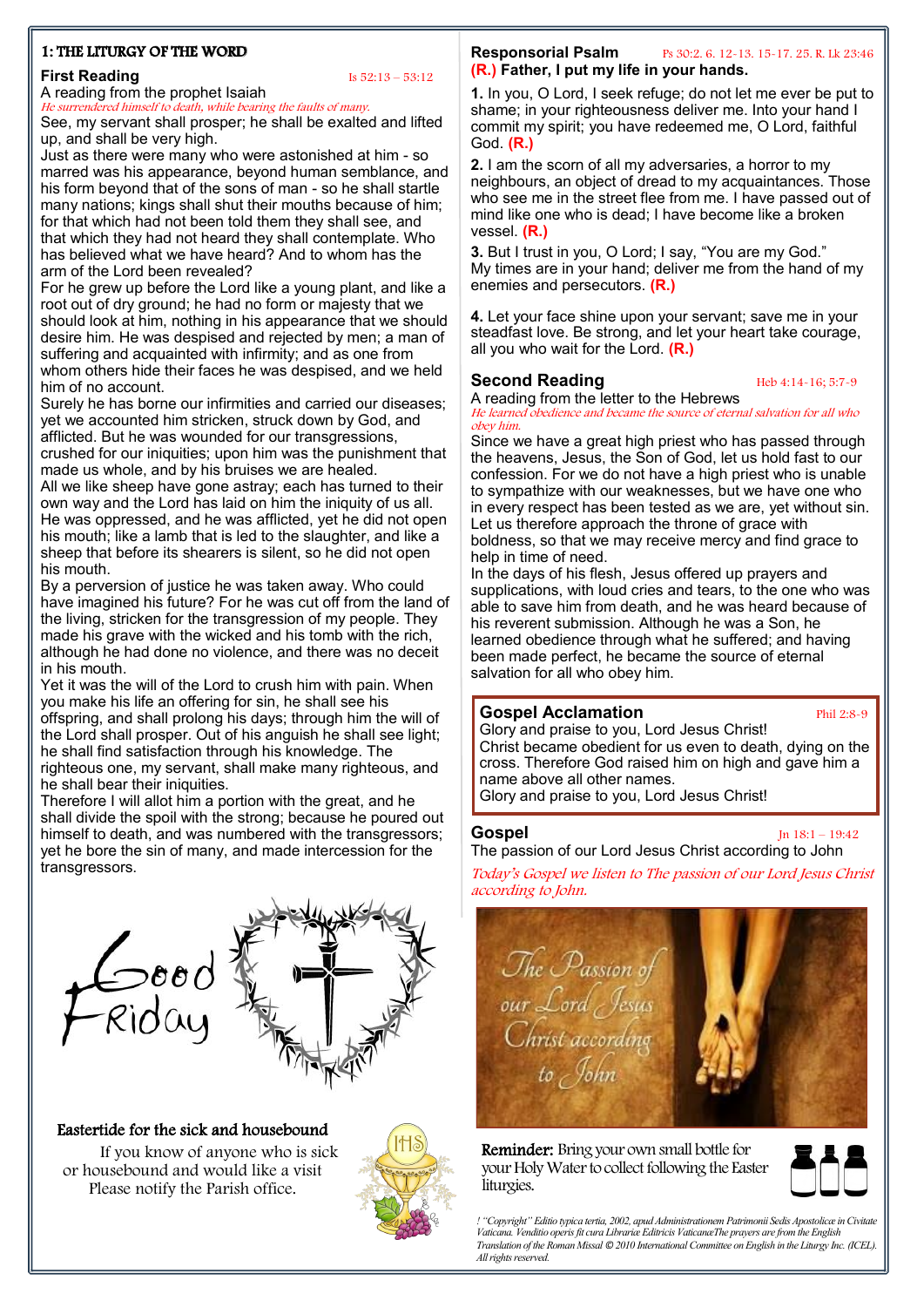# 2: THE SOLEMN INTERCESSIONS

# Reader proclaims the intention, followed by the Leader.

**1. For Holy Church,** Let us pray, dearly beloved for the holy Church of God throughout the world, that our God and Lord be pleased to give her peace, to guard her and to unite her throughout the whole world and grant that, leading our life in tranquillity and quiet, we may glorify God the Father almighty.

# Prayer in silence.

Leader: Almighty ever-living God, who in Christ revealed your glory to all the nations, watch over the works of your mercy, that your Church, spread throughout all the world, may persevere with steadfast faith in confessing your name. Through Christ our Lord. Amen.

**2. For the Pope,** Let us pray for our most Holy Father Pope Francis that God who chose him for the Order of Bishops, may keep him safe and unharmed to guide and govern the holy People of God.

# Prayer in silence.

Leader: Almighty ever-living God, by whose decree all things are founded, look with favour on our prayers and in your kindness protect the Pope chosen for us, that, under him, the Christian people, governed by you their maker, may grow in merit by reason of their faith. Through Christ our Lord. Amen.

#### **3. For all orders and degrees of the faithful,** Let us pray for Archbishop Anthony and his Auxiliary Bishops and for all Bishops, Priests and Deacons of the Church and for the whole of the faithful people.

#### Prayer in silence.

Leader: Almighty ever-living God, by whose Spirit the whole body of the Church is sanctified and governed, hear our humble prayer for your ministers, that by the gift of your grace, all may serve you faithfully. Through Christ our Lord. Amen.

**4. For catechumens,** Let us pray for catechumens, that our God and Lord may open wide the ears of their inmost hearts and unlock the gates of his mercy, that, having received forgiveness of all their sins through the waters of rebirth, they, too, may be one with Christ Jesus our Lord. Prayer in silence.

Leader: Almighty ever-living God, who makes your Church ever fruitful with new offspring, increase the faith and understanding of catechumens, that, reborn in the font of Baptism, they may be added to the number of your adopted children. Through Christ our Lord. Amen.

**5. For the unity of Christians,** Let us pray for all our brothers and sisters who believe in Christ, that our God and Lord may be pleased, as they live the truth, to gather them together and keep them in his one Church.

# Prayer in silence.

*Leader:* Almighty ever-living God, who gather what is scattered and keep together what you have gathered, look kindly on the flock of your son, that those whom one Baptism has consecrated may be joined together by integrity of faith and united in the bond of charity. Through Christ our Lord. Amen

**6. For the Jewish people,** Let us pray for the Jewish people, to whom the Lord our God spoke first, that he may grant them to advance in love of his name and in faithfulness to his covenant.

# Prayer in silence.

Leader: Almighty ever-living God, who bestowed your promises on Abraham and his descendants, graciously hear the prayers of your Church, that the people you first made your own may attain the fullness of redemption. Through Christ our Lord. Amen.

# **7. For those who do not believe in Christ**

Let us pray for those who do not believe in Christ that, enlightened by the Holy Spirit, they, too, may enter on the way of salvation.

#### Prayer in silence.

**Leader:** Almighty ever-living God, grant to those who do not confess Christ that, by walking before you with a sincere heart, they may find the truth, and that we ourselves, being constant in mutual love and striving to understand more fully the mystery of your life, may be made more perfect witnesses to your love in the world. Through Christ our Lord. Amen.

# **8.For those who do not believe in God**

Let us pray for those who do not acknowledge God that, following what is right in sincerity of heart, they may find the way to God himself.

#### Prayer in silence.

**Leader:** Almighty ever-living God, who created all people to seek you always by desiring you and by finding you, come to rest, grant, we pray, that, despite every harmful obstacle, all may recognise the signs of your fatherly love and the witness of the good works done by those who believe in you, and so in gladness confess you, the one true God and Father of our human race,

Through Christ our Lord. Amen.

# **9. For those in public office**

Let us pray for those in public office, that our God and Lord may direct their minds and hearts according to his will for the true peace and freedom of all.

# Prayer in silence.

**Leader:** Almighty ever-living God, in whose hand lies every human heart and the rights of peoples, look with favour, we pray, on those who govern with authority over us, that throughout the whole world, the prosperity of peoples, the assurance of peace, and freedom of religion may through your gift be made secure.

Through Christ our Lord. Amen.

# **10. For the afflicted in time of pandemic**

Let us pray for all those who suffer the consequences of the current pandemic, that God the Father may grant health to the sick, strength to those who care for them, comfort to families and salvation to all the victims who have died. Prayer in silence.

#### **Leader:** Almighty ever-living God, only support of our human weakness, look with compassion upon the sorrowful condition of your children who suffer because of this pandemic; relieve the pain of the sick, give strength to those who care for them, welcome into your peace those who have died and, throughout this time of tribulation, grant that we may all find comfort in your merciful love. Through Christ our Lord. Amen.

# **11.For those in tribulation**

Let us pray, dearly beloved, to God the Father almighty, that he may cleanse the world of all errors, banish disease, drive out hunger, unlock prisons, loosen fetters, grant travellers safety, for pilgrims return, health to the sick, and salvation to the dying.

# Prayer in silence.

**Leader:** Almighty ever-living God, comfort of mourners, strength of all who toil, may the prayers of those who cry out in any tribulation come before you, that all may rejoice, because in their hour of need your mercy was at hand. Through Christ our Lord. Amen.

# 3: ADORATION OF THE HOLY CROSS

You are invited to come forward and bow before the Cross. Due to COVID you are asked not to touch or kiss the Cross.

# 4: HOLY COMMUNION

5: FINAL PRAYER ~ DEPART IN SILENCE